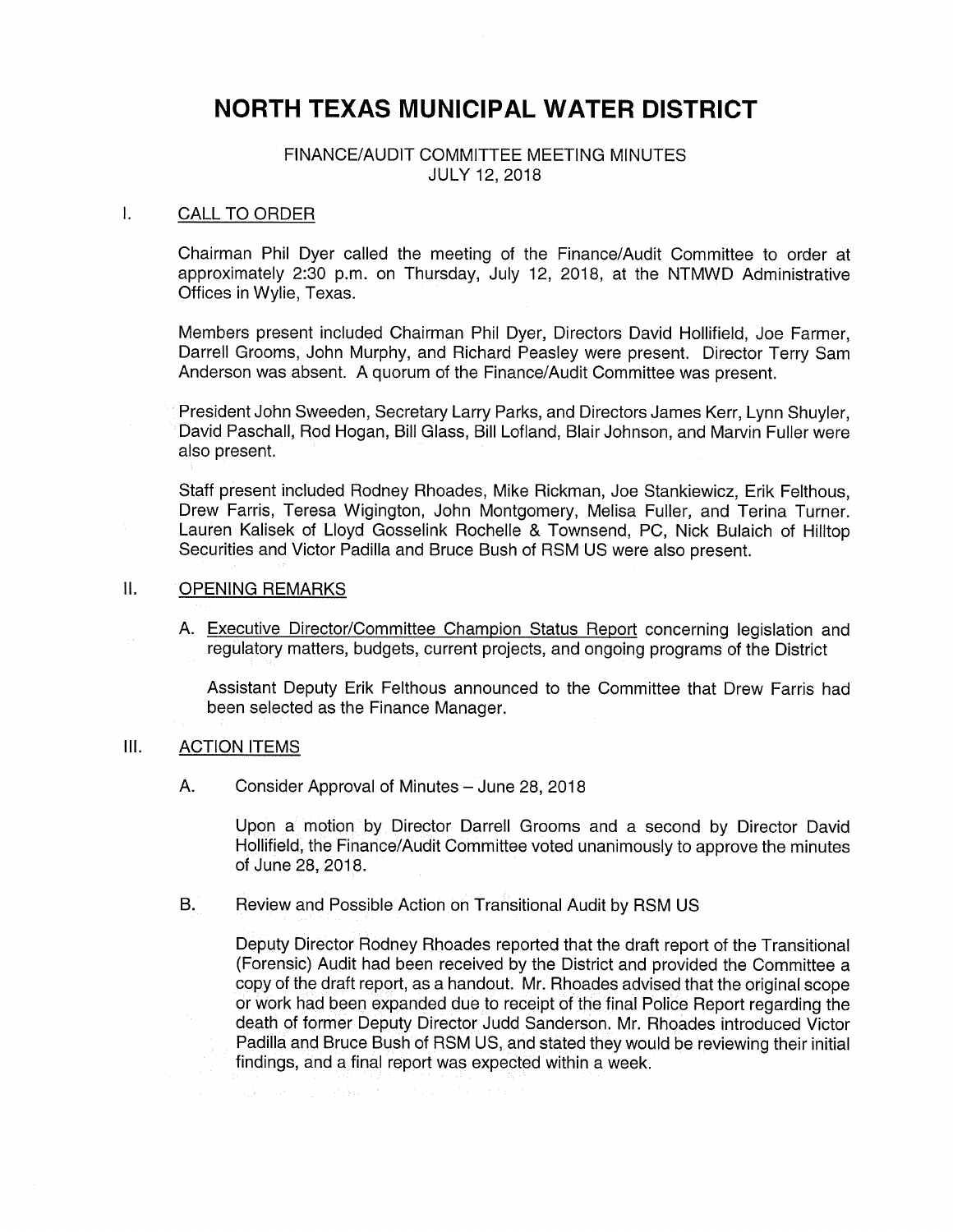Victor Padilla with RSM US reviewed the draft report and noted the items RSM US initially audited and the expanded scope of work. Bruce Bush briefed the Committee on the process used in Forensic Accounting. He stated RSM staff had full access to NTMWD records and personnel as requested at all times, and advised that the audit found no evidence of any transactions that would be considered potential fraud, misconduct, irregularities, improprieties or potential conflicts of interest.

Mr. Bush continued his report, stating that an analysis of email correspondence and files maintained by Judd Sanderson for six years prior to Mr. Sanderson's death resulted in no findings. He also stated there were no exceptions found when reviewing the District's Interest & Sinking Funds, Debt Reserve, and Construction Fund accounts.

Mr. Bush reviewed some observations with the District's purchasing procedures and practices and reviewed those findings with the Committee, none of which were related to Mr. Sanderson's performance or duties. NTMWD staff noted similar findings were reported in the Annual Audit conducted by Weaver Tidwell and reported to the Committee as well as the Board of Directors in January 2018.

In response to questions by Committee members, the Auditors confirmed the cost of the audit was approximately \$220,000 - \$230,000, that the FY 18 Annual Audit firm (Weaver Tidwell) was not contacted prior to or during the forensic audit, and that RSM was aware of the circumstances surrounding the death of Mr. Sanderson when they were engaged to perform the audit. Following questions by and discussion amongst Committee members it was requested that the timeline from date of contact to current be included in the final report, and to include the date RSM US received the Police Report with findings surrounding Mr. Sanderson's death.

President Sweeden provided an opportunity for the Directors present to speak with RSM without any staff present.

 $C<sub>r</sub>$ Review and Possible Action on FY18 Budget

> Deputy Director Rodney Rhoades indicated he would review Agenda Item Nos. C. and D. simultaneously. Mr. Rhoades reviewed FY18 Budget noting an increase in power and chemical charges during this fiscal year. He reviewed the anticipated request for 23 additional personnel in the FY19 Annual Budget as well as the 12 additional personnel added mid-year FY 18. Mr. Rhoades noted the proposed Legal Department and mentioned that additional discussion would be needed regarding these proposed positions (i.e., roles, responsibilities, as well as reporting).

> In response to questions by Committee members, Rodney Rhoades advised the positions requested for Transport Drivers would reduce payroll cost by cutting overtime accumulated by current employees, the position requests for Construction Inspectors should decrease the need for outside contract assistance, and the Fleet Department was working to reduce the need to purchase additional vehicles. Mr. Rhoades reminded Committee members that some items in the